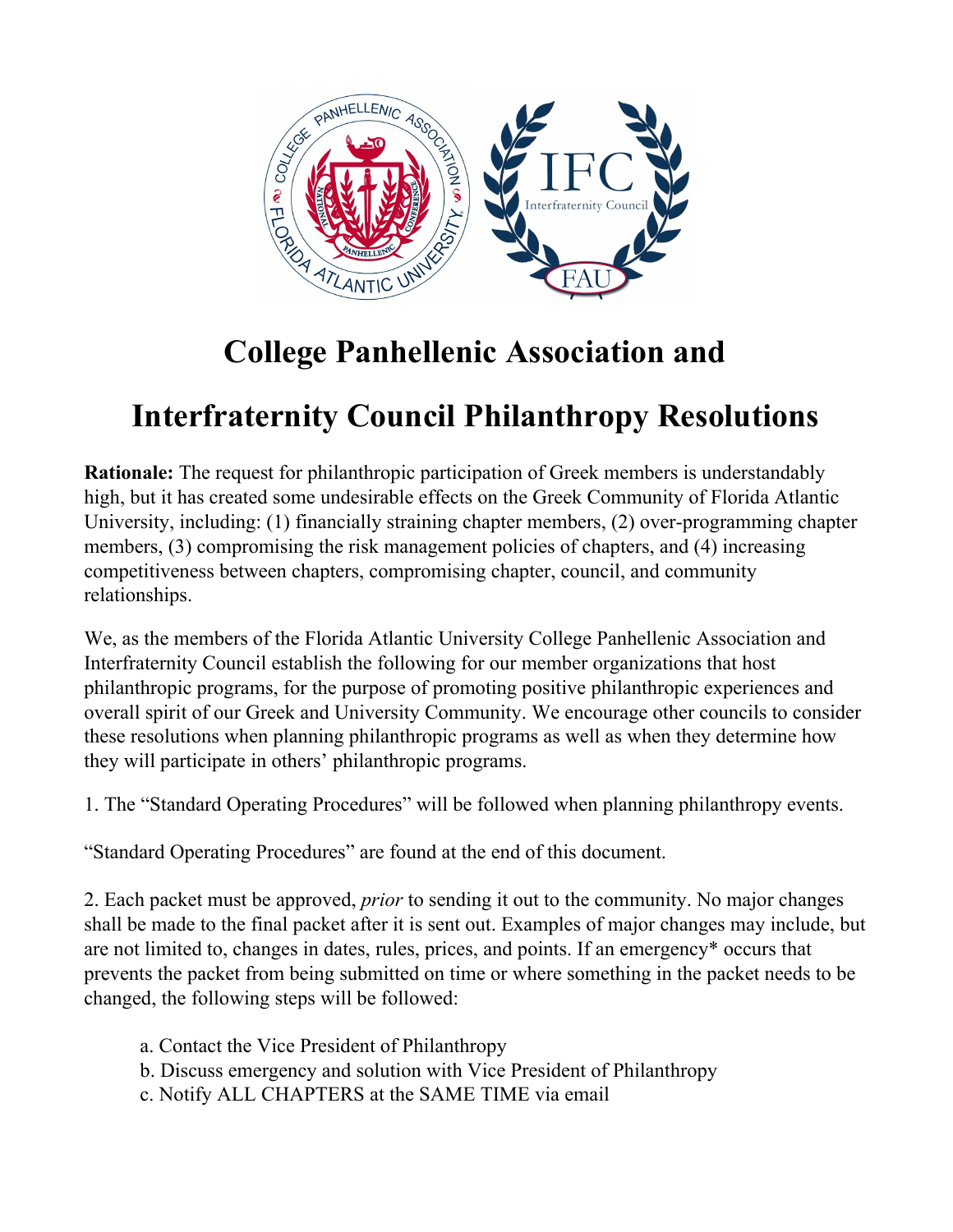*\*An emergency constitutes something out of your control. Must provide proof of emergency if requested by Vice President of Philanthropy.*

- 3. Philanthropy programs shall be limited to two (2) attendance-based events.
	- a. It is suggested that if a philanthropy program has two (2) attendance-based events that they are not hosted on consecutive days.
	- b. Non-attendance and non-competition based fundraisers (such as restaurant giveback nights) may be held anytime throughout the semester.
	- c. Tabling activities are unlimited, provided they are not attendance-based.

4. All points awarded should be organized in a way so that no organization may buy the competition.

- a. The following disclaimer should be included in your packet: *Per the Philanthropy Resolutions, the hosting organization has the authority to deduct points from any and all contestants throughout the pageant if they feel it is necessary.*
- b. Point deductions may be made if necessary; however, the hosting organization must consult with CPA Vice President of Philanthropy or IFC Vice President of Philanthropy prior to the removal of points. If a rushed decision must be made, reasoning must be provided to CPA Vice President of Philanthropy or IFC Vice President of Philanthropy subsequent to the event.)

5. A philanthropy event/competition should be benefitting a specific cause and focus on awareness of that cause.

a. All dance competitions shall be limited to two (2) per semester first come first serve, excluding Greek Week, in any given semester.

6. The Panhellenic Association and Interfraternity Council and its member organizations will not host, support or participate in any philanthropy event/ competition where the attire is inappropriate or objectifies any persons in any way. Additionally, hosts, participants, and supporters of a philanthropy event/ competition are prohibited from using derogatory or stereotypical language directed towards any person or group.

7. The Panhellenic Association/ Interfraternity council and its member organizations will not support or participate in any philanthropy event/competition with a talent portion that is evaluated by anyone other than an organized, professional panel of judges. Current chapter and recent alumni (members who became an alumni within two years) members may not be judges unless granted approval by both the Vice President's of Philanthropy. All questions for trivia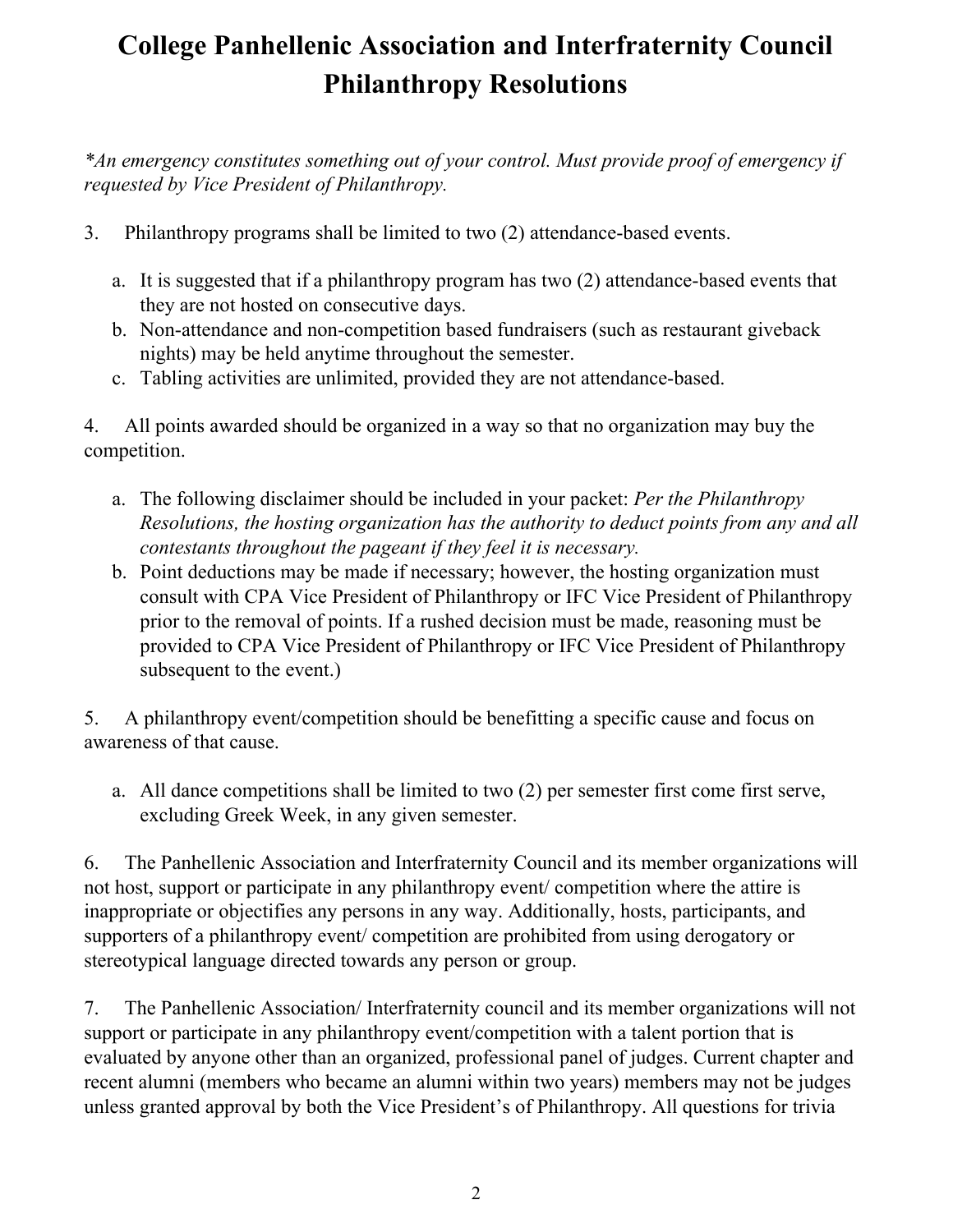night must be approved by the VP of Philanthropy at least 24 hours before the event and tie into awareness for their philanthropy.

a. A list of all judges for an organization's event must be submitted to the Vice President of Philanthropy seven (7) days in advance.

8. The Panhellenic Association / Interfraternity Council and its member organizations will not host any philanthropy event/competition with a sports event portion that is evaluated by anyone other than unaffiliated, professional officiators. Such officiators may be found through the FAU Recreation Center, student athlete volunteers, or external companies.

- a. All officials that have been hired to officiate the event must be approved by the Vice President of Philanthropy at least seven (7) days in advance.
- b. It is recommended that all organizations that hire officials for a sports event portion go through the FAU Recreation Center prior to seeking external officiators.

9. The Panhellenic Association / Interfraternity Council and its member organizations will not host any philanthropy event/ competition where any person purchases or provides gifts or services to the organization before, during or after the event takes place.\*

10. T-shirt sales may count as **bonus points only**. Participating chapters shall not require chapter members to purchase t-shirts or any specialty items.

11. Chapters may not require that members of other organizations attend events. Though participation is encouraged, chapters are not required to participate in philanthropy programs.

12. If points are being awarded for dollar amounts all forms of currency may only count as "positive" points. There may be no type of money worth "negative" points. ex. "coins are negative points."

13. Philanthropic program registration fees shall be limited to \$100 per contestant/team. Exceptions may be granted with approval from the Office of Fraternity & Sorority Life.

14. Philanthropy events/ competitions with social media aspects should focus on raising awareness for the philanthropy.

> a. Social media challenges must be more than a beauty competition, meaning profile pictures, flyers, hashtags and other promotional posts must be philanthropic in nature.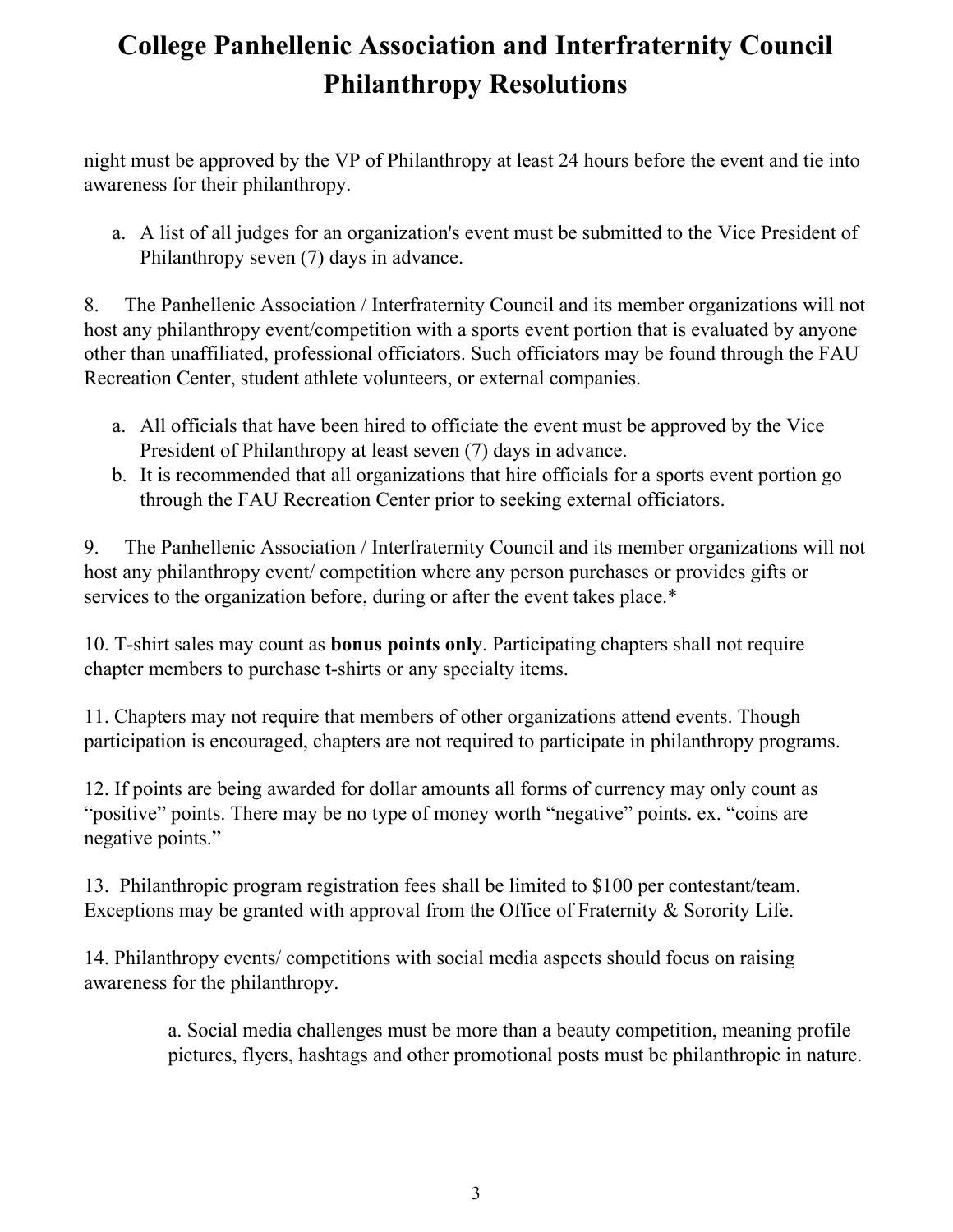b. Social media challenges should not garner points from "Likes" "Shares" "Clicks" "Views" or other forms of analytics. Instead, social media challenges should function as competitions based on the image or content itself.

c. If a competition is involving a social media based competition, the hosting organization must include in their packet a rubric on what will be evaluated in this part of the competition.

15. No kidnapping or shenanigans will be tolerated under any circumstances.

16. Chapters shall not host or participate in non-philanthropy based fundraising events unless approved by the university as well as their national organization and national by-laws.

17. Per the FAU Student Organization Manual and Regulation 4.006, philanthropic programs shall include no auctioning of members and/or scavenger hunts without prior approval from the Student Activities and Involvement Office. In regards to auctions, points awarded should follow the same incremental system as explained in Resolution #4.

18. Alcohol related activities are prohibited. View FAU Alcohol policy at http://www.fau.edu/fslife/policies.php Exceptions may be granted with approval from the Office of Fraternity & Sorority Life, and must follow the university's alcohol policy.

19. All participants competing as part of or on behalf of an organization or team must be active members in good academic, social, and financial standing of a registered student organization in good standing at FAU. Participants competing as individuals (not part of or on behalf of an organization or team) must be in good standing with the university if they are FAU students. Non-FAU students may participate if the hosting organization allows.

- a. The hosting organization must provide a list of all participating organizations and/or individuals to be reviewed by Vice President of Philanthropy.
- b. Hosting organizations have the authority to refuse individual members or teams from participating in their program.

20. If a participating individual or chapter hosts a fundraiser in support of another chapter's philanthropic program, it must be registered on OwlCentral, approved by the Office of Student Activities & Involvement and comply with the Student Organization Manual.

21. College Panhellenic Association/ Interfraternity Council members and/or chapters thought to be in violation of these guidelines shall be referred to the College Panhellenic or Interfraternity Council Judicial Board.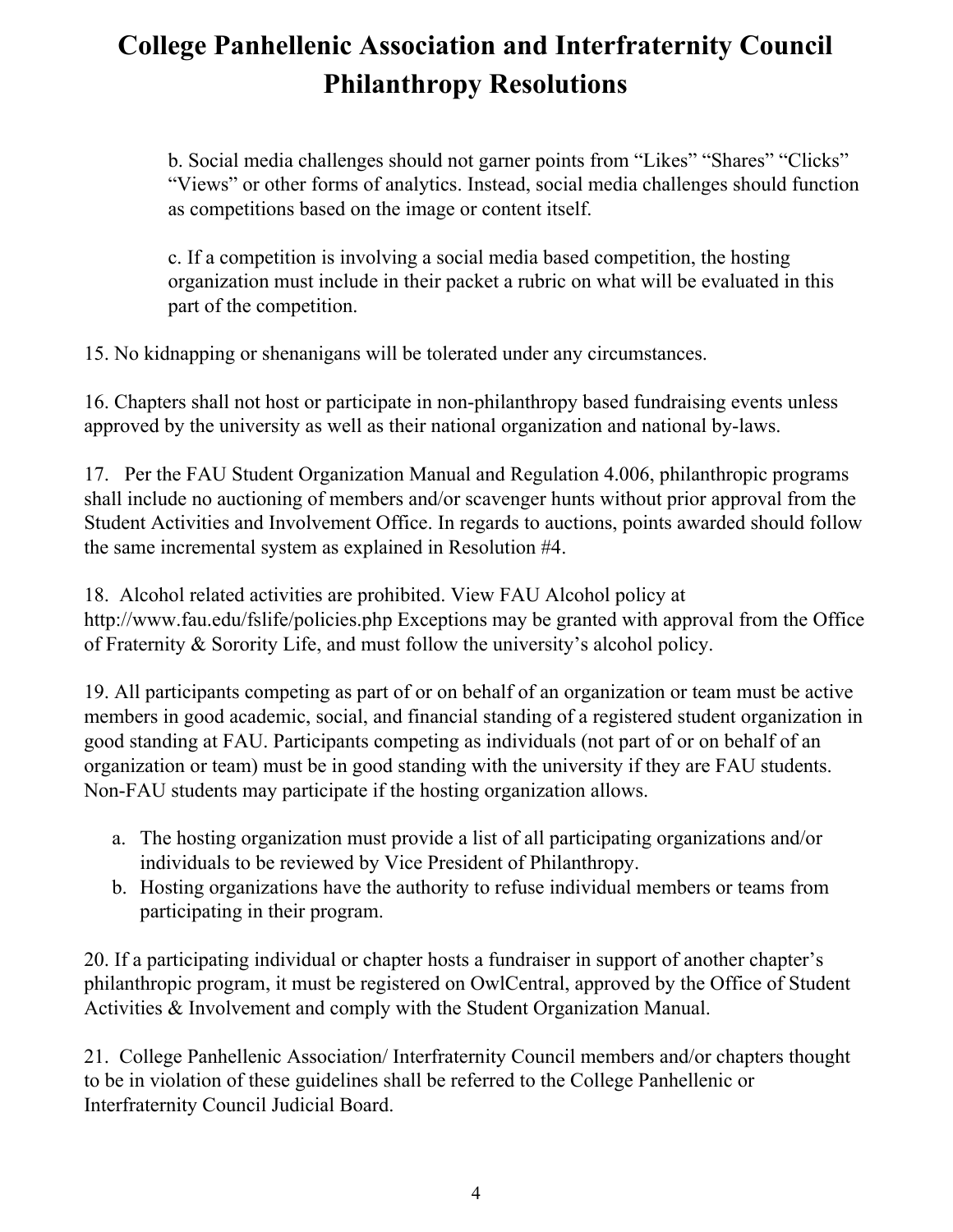22. It is recommended that each contestant as well as their respective chapters' president *sign a form* indicating that they understand and agree to both the rules information outlined in the packet, as well as, the Philanthropy Resolutions.

23. When there is a dance performance, it is recommended that the coaches, CPA and/or IFC Vice President of Philanthropy or President, and the president and philanthropy chair of the hosting organization attend at least one dance practice to ensure all choreography is appropriate.

24. All organizations must accept class schedules as a valid excuse for missing events that are attendance based and their attendance should not be counted against their organization. Class schedules must be sent in as a screenshot of the student's "Week at a Glance" schedule from their MyFAU account with their name and date listed. It is up to the discretion of the organization to accept work schedules.

25. All philanthropy packets must be submitted to the VP of Philanthropy no later than 30 days before the chapter's event for approval. If a chapter's philanthropy packet is not submitted within 25 days of the event, it is subject to be canceled and the chapter will not be able to reschedule the event within the same semester. Please refer to Resolution #2 for emergency procedures.

26. Per FAU regulations, there will be no gambling based events. This includes raffles where a raffle ticket must be purchased in order to be a part of the raffle.

27. Once an event date has been submitted and the Philanthropy Calendar for the semester has been created and finalized, no event shall be moved unless there is approval from the Vice President of Philanthropy for extreme circumstances. (i.e. change of chair, space becomes unavailable)

28. All CPA and IFC organizations hosting philanthropy events are encouraged to use the FAU CrowdChange Website to set up their fundraisers and events.

*Proposed November 2018 by Interfraternity Council and College Panhellenic Association*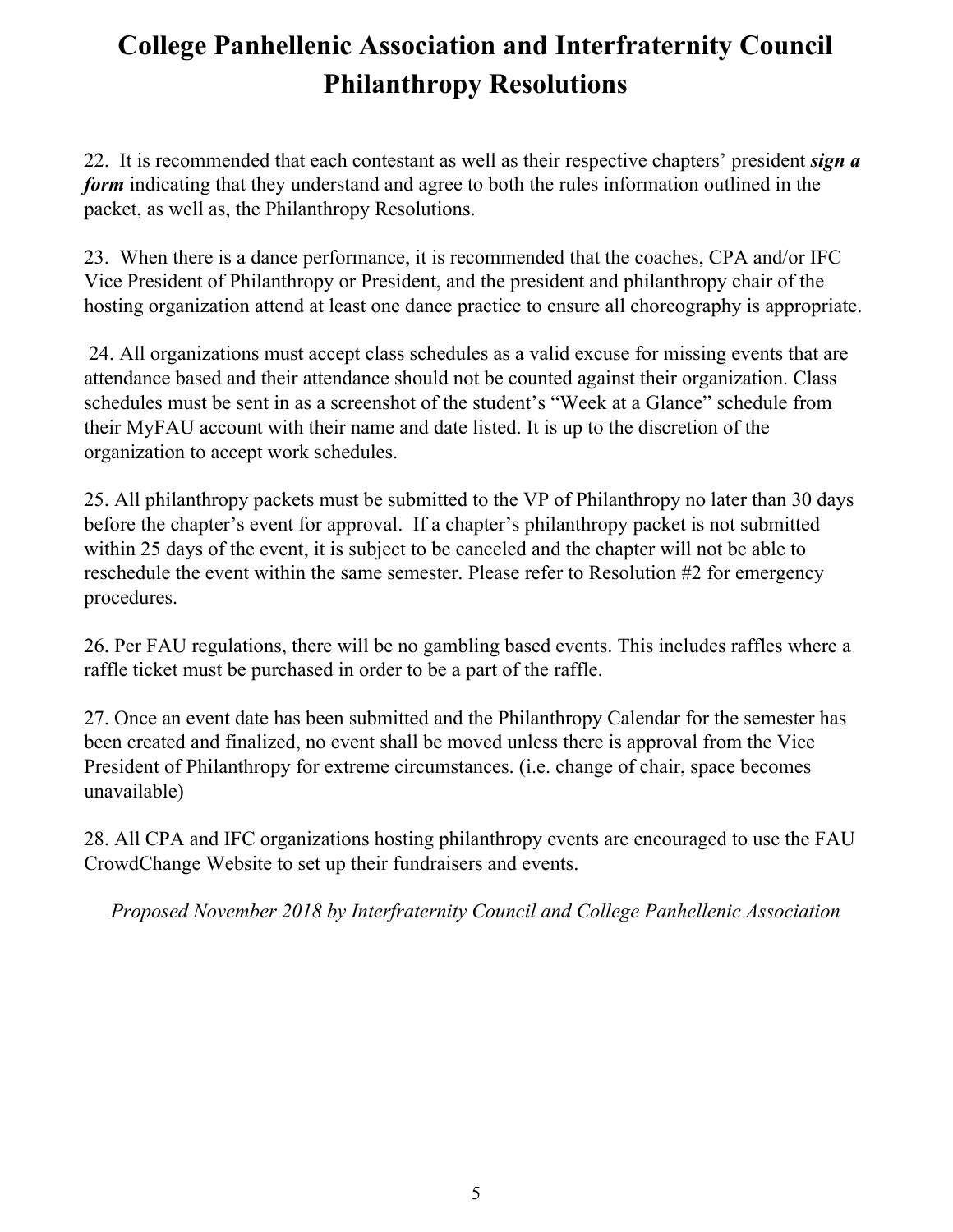# **Philanthropy Council: Standard Operating Procedures**

1. Turn in desired philanthropy dates at the calendar planning session that occurs during the final meeting of each semester. This meeting will be used to plan dates for the following semester. During this planning session, chapters have the opportunity to resolve any date conflicts in order to minimize over-programming.

2. If dates are not yet registered, begin to register them through Owl Central. Keep in mind that an event cannot take place if it is not registered. This applies to both on and off-campus events.

a. Make sure to check "Fundraising" on both the event and table requests and fill out all accompanying fields. Fundraising activities must be properly reported in order for the request to be processed.

3. Communicate with the Vice President of Philanthropy if you are having any issues or concerns with your event.

4. Submit your packet to the Vice President of Philanthropy for review no later than 30 days prior to your event. Your packet will be reviewed and returned to you.

a. Please see the "Philanthropy Packet Guidelines" to make sure certain key points are covered before sending your packet for review.

5. Revise your packet and send it back to the Vice President of Philanthropy to be reviewed and potentially finalized. Your packet may not be sent out if your events are not on Owl Central.

6. After receiving approval, send your finalized packet to chapters and other organizations invited to participate no later than ten business days prior to your event. CC the Vice President of Philanthropy in the email.

7. Email the Vice President of Philanthropy the names of all individuals on your panel of judges and/or sport officiators along with what makes them credible.

8. Should anything need to be adjusted or changed after the packet has been distributed to chapters/contestants, all changes must be communicated to all participants at the same time (i.e. mass email or Facebook group post) Include the Vice President of Philanthropy on these communications. Please refer to Resolution #2.